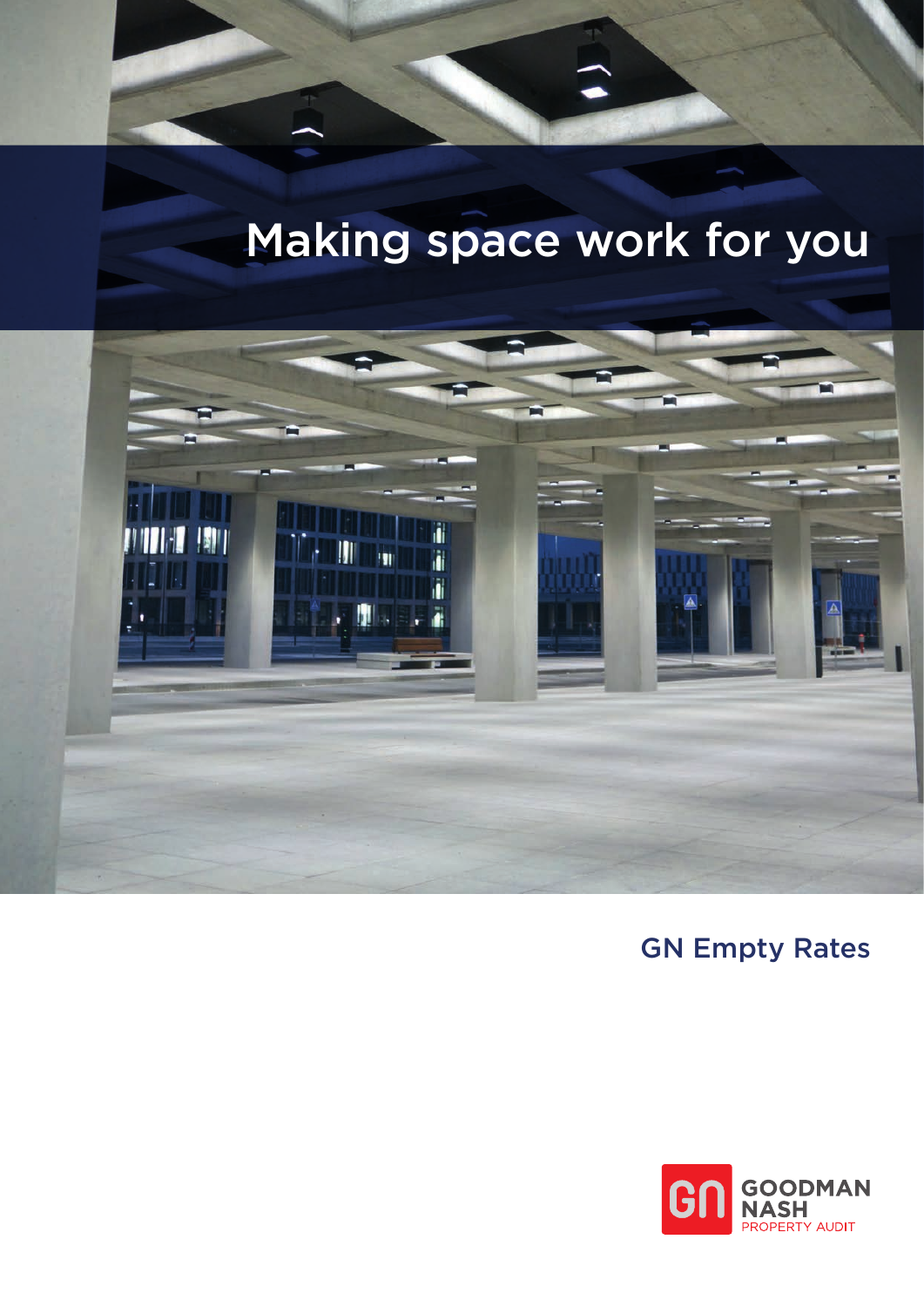## Reducing the cost of vacant property

In business, nothing stays the same. Plans, strategies and markets change. A busy building filled with people and products today might be empty in the weeks and months to come. That vacant property can prove expensive. Leave it empty for too long, and the local authority will charge you full business rates.

Our GN Empty Rates service could deliver savings of over 65% to your business.

## **How GN Empty Rates works**

Saving money is one thing. Doing it legally is another. With a success rate of 95%\*, that's exactly what the GN Empty Rates service will do for you. What's more, our 'no win, no fee' ethos means that, if we don't secure a saving for your business, you won't pay a penny.

We will tailor our lawful and confidential service to your exact needs, finding valid uses for your empty property. The result? We satisfy the billing authority that the property is occupied and help secure reduced rates for your business. The service can include:

- coordinating lettings to genuine charities
- delivering and removing products ourselves in vacant premises, within 43 to 50 days
- directing correspondence
- marketing properties
- promotion agreements, where your business remains the ratepayer.

Our services do not include setting up new companies and liquidating them soon after, due to the possible legal implications of such strategies. All of our solutions are directly delivered by GN.

#### **What are the rules on empty properties?**

At one time, companies didn't pay rates on empty industrial properties. Other vacant commercial premises also enjoyed a 50% discount. That all changed in April 2008.

Today, properties are exempt from business rates for three months from the date they become empty. Industrial properties are exempt for six months. Following these exemption periods, businesses must pay full business rates.

The Government's rationale for the new measures was to, "enhance the supply of commercial property available to new and existing businesses and thereby reduce rent levels, which currently place a burden on the competitiveness of the UK."

## **What about buildings in a poor state of disrepair?**

Properties that meet such criteria have other options available to them to mitigate or escape business rates altogether. We're able to give advice upon the likelihood of obtaining a £0 rateable value in their current condition, or whether further soft-stripping works are required to achieve such an outcome. Should we need to consider alternative options, we will discuss alternative empty rates strategies as a way forward. However, you'll need to contact us straightaway. Our team has successfully secured big reductions for companies with buildings in poor condition, and we welcome the opportunity to do the same for you.

### **The current legal position**

The Courts have confirmed that companies can lawfully engage in strategies to reduce the tax liability for empty rates. The concept of 'occupation' governs liability to business rates. To be in rateable occupation, the occupation needs to be actual, of benefit, exclusive and for a period which is not insignificant. For occupations by charities, the occupation must be wholly or mainly occupied for those charitable purposes.